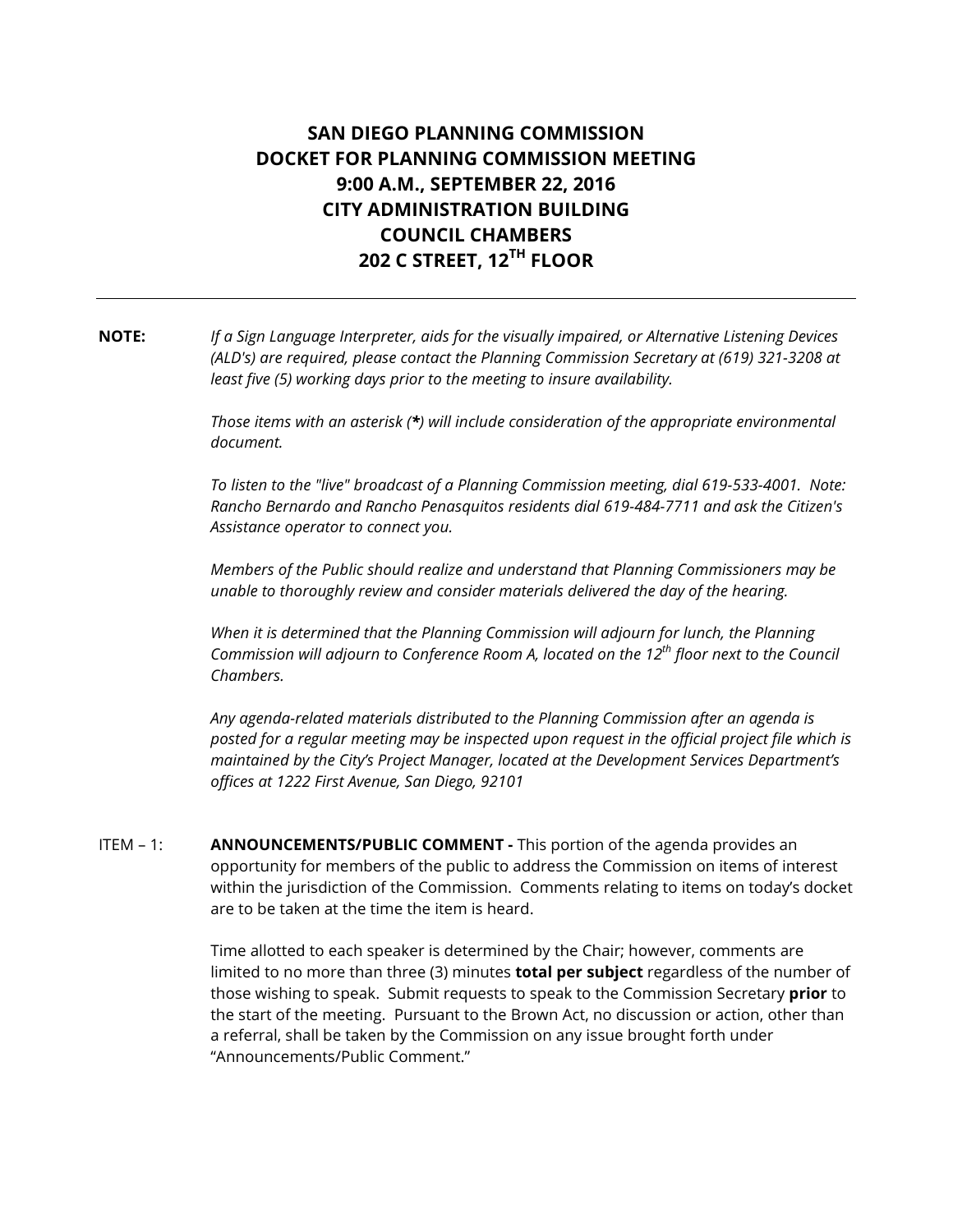## ITEM – 2: REQUESTS FOR ITEMS TO BE CONTINUED AND/OR WITHDRAWN.

#### ITEM – 3: REQUESTS FOR ITEMS TO BE PLACED ON CONSENT AGENDA.

 The Chair may entertain a motion by a Commissioner to approve certain noncontroversial agenda items as consent agenda items at the beginning of the meeting. Items approved on consent are in accordance with Staff's recommendation as stated in the Report to Planning Commission.

#### ITEM – 4: APPROVAL OF THE AGENDA.

- ITEM 5: DIRECTOR'S REPORT.
- ITEM 6: **COMMISSION COMMENT.**

#### ITEM – 7: APPROVAL OF THE MINUTES FROM:

- August 18, 2016
- August 25, 2016
- September 8, 2016

#### ITEM - 8: \* NORTH PARK COMMUNITY PLAN UPDATE

City Council District: 3 Plan Area: North Park

Staff: Lara Gates and Tait Galloway

 The North Park Community Plan update includes an update to the1986 North Park Community Plan, associated rezones from the Mid-City Communities Plan District to citywide zones, and amendments to the municipal code. The draft North Park Community Plan provides a comprehensive policy framework for growth and development over the next 20 to 30 years. Consistent with policy direction in the General Plan, the draft community plan has new land use designations, and identifies villages along transit corridors and contains policies to provide a multi-modal transportation system fostering walkable and transit-oriented neighborhoods. The draft community plan proposes a mix of uses and residential densities to support transit-oriented development and urban design policies that address design transitions between new and existing buildings. A Program Environmental Impact Report (PEIR) (SCH # 2013121076) was prepared and circulated for public review. A Final PEIR along with the responses to comments has been completed and will be provided for review and consideration. Report No. PC-16-061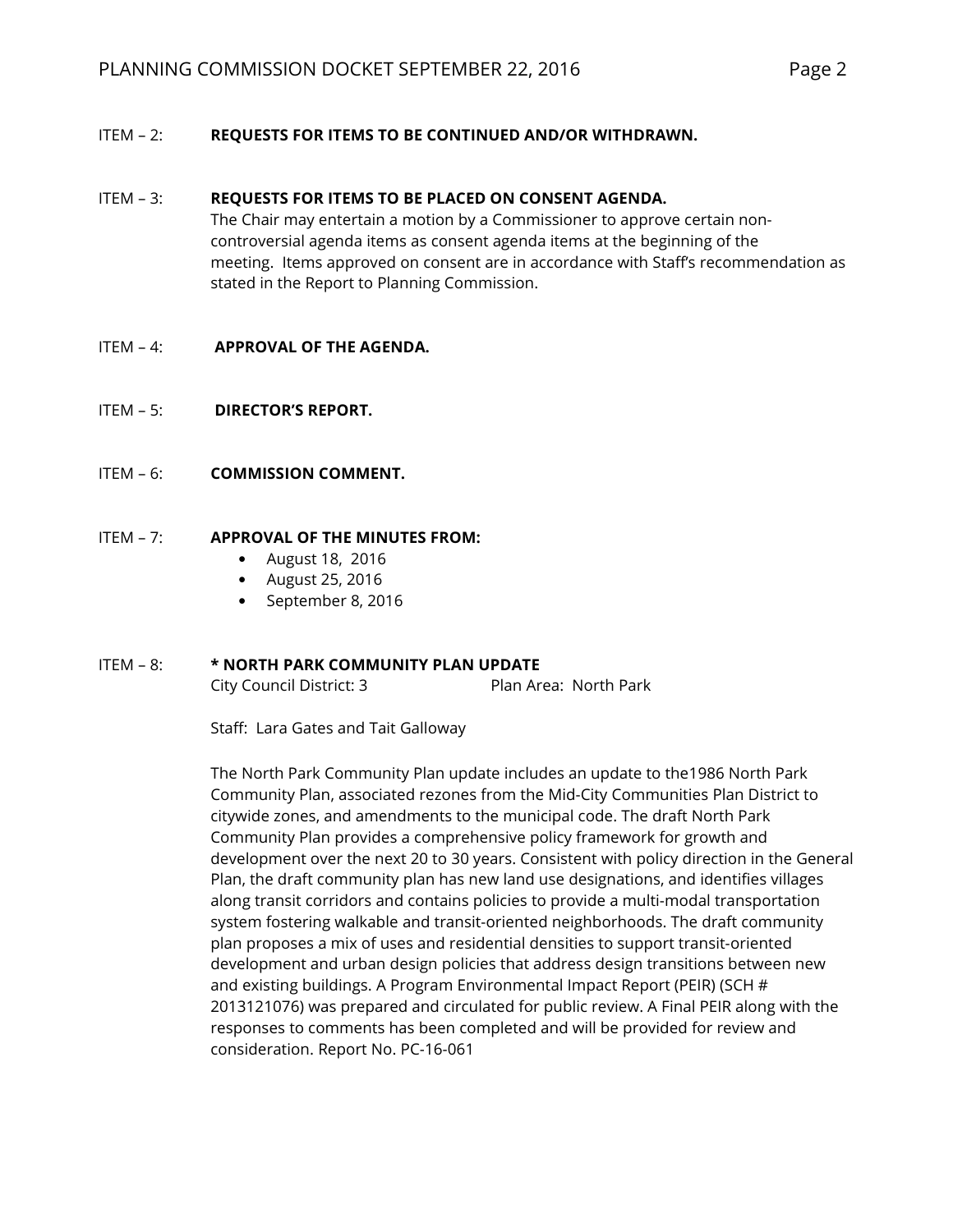## TODAY'S ACTION IS:

 Process 5. Recommend to City Council to approve or deny the community plan and associated documents.

### DEPARTMENT RECOMMENDATION:

Recommend to City Council to approve the community plan and associated documents.

## ITEM - 9: \* GOLDEN HILL COMMUNITY PLAN UPDATE

City Council District: 3 Plan Area: Greater Golden Hill

Staff: Bernard Turgeon and Tait Galloway

 The Golden Hill Community Plan update includes an update to the 1988 Golden Hill Community Plan and associated rezones from the Golden Hill Planned District to citywide zones. The draft Golden Hill Community Plan provides a comprehensive policy framework for growth and development over the next 20 to 30 years. Consistent with policy direction in the General Plan, the draft community plan has new land use designations, identifies villages along transit corridors and contains policies to provide a multi-modal transportation system fostering walkable and transit-oriented neighborhoods. The draft community plan proposes a mix of uses and residential densities to support transit-oriented development and urban design policies that address design compatibility between new and existing buildings. A Program Environmental Impact Report (PEIR) (SCH # 2013121076) was prepared and circulated for public review. A Final PEIR along with the responses to comments has been completed and will be provided for review and consideration. Report No. PC-16-074

#### TODAY'S ACTION IS:

 Process 5. Recommend to City Council to approve or deny the community plan and associated documents.

#### DEPARTMENT RECOMMENDATION:

Recommend to City Council to approve the community plan and associated documents.

## ITEM – 10: AMENDMENTS TO THE RESIDENTIAL-MULTIPLE DWELLING UNIT (RM) BASE ZONE HEIGHT LIMIT FOR PROPERTIES WITHIN THE PENINSULA COMMUNITY PLANNING AREA IN THE COASTAL HEIGHT LIMIT OVERLAY ZONE

City Council District: 2 Plan Area: Peninsula

Staff: Raynard Abalos

 This is a request for a recommendation to the City Council regarding amendments to LDC Chapter 13, Article 1 and the local coastal program to reduce the maximum zoning height in RM base zones to 30 feet for property located within the Coastal Height Limit Overlay Zone for the Peninsula Community Plan Area. Maximum zoning height, which is the limit on structure height set by the City Council for base zones throughout the City, is